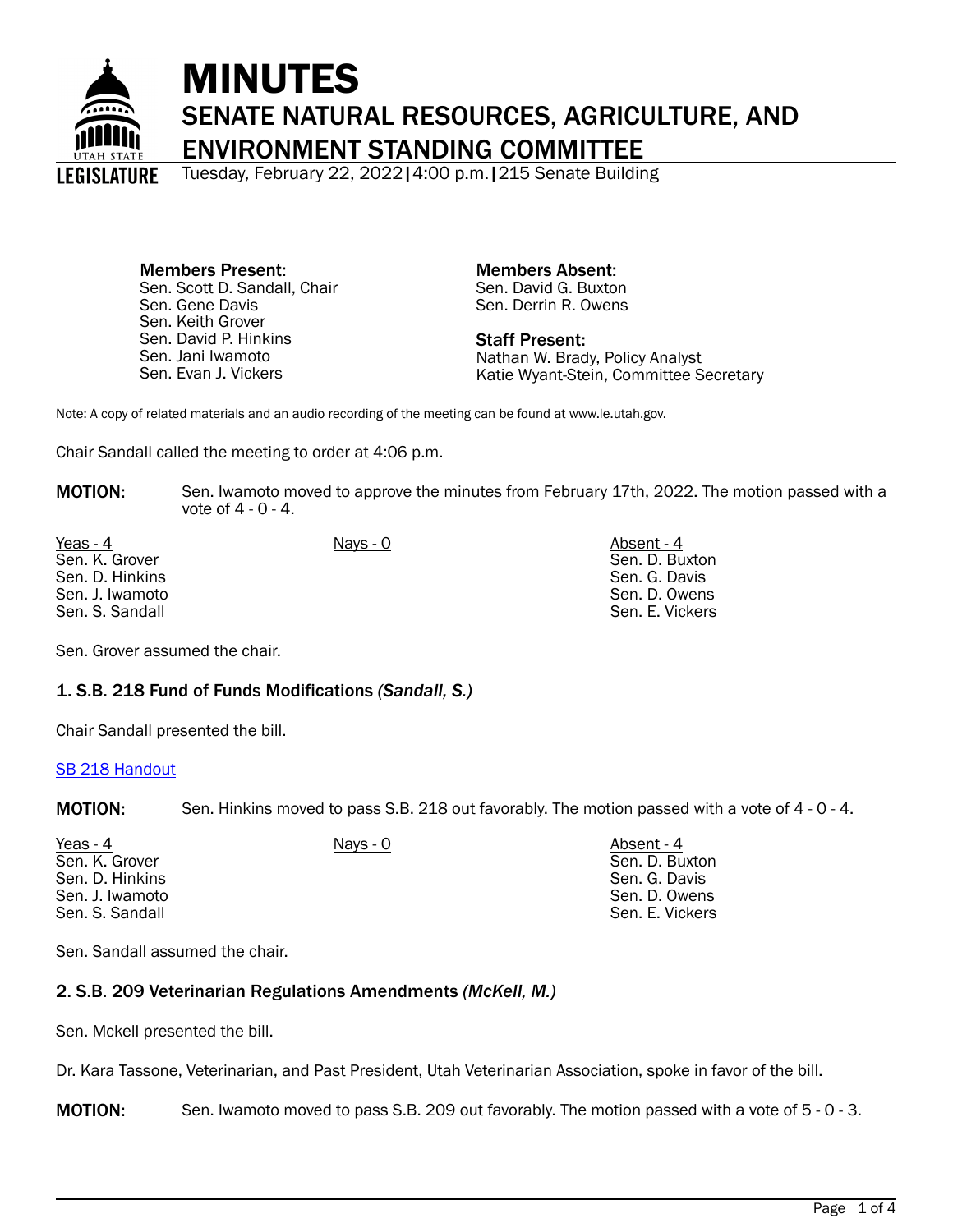## SENATE NATURAL RESOURCES, AGRICULTURE, AND ENVIRONMENT STANDING COMMITTEE **Fig. 10.22 The STANDING COMMITTEE February 22, 2022**

Yeas - 5 Nays - 0 Absent - 3 Sen. K. Grover Sen. D. Hinkins Sen. J. Iwamoto Sen. S. Sandall Sen. E. Vickers

## 3. S.B. 133 Food Security Amendments *(Escamilla, L.)*

Sen. Escamilla presented the bill.

**MOTION:** Sen. Hinkins moved to replace S.B. 133 with 1st Substitute S.B. 133. The motion passed with a vote of 5 - 0 - 3.

Yeas - 5 Nays - 0 Nays - 0 Nays - 0 Absent - 3 Sen. K. Grover Sen. D. Hinkins Sen. J. Iwamoto Sen. S. Sandall Sen. E. Vickers Sen. D. Buxton Sen. G. Davis Sen. D. Owens

Craig Buttars, Commissioner, Utah Department of Agriculture and Food, spoke in favor of the bill.

Chair Sandall spoke to the bill.

Gina Cornia, Director, Utah Against Hunger, spoke in favor of the bill.

**MOTION:** Sen. Iwamoto moved to pass 1st Substitute S.B. 133 out favorably. The motion passed with a vote of 4 - 2 - 2.

Yeas - 4 Nays - 2 Nays - 2 Absent - 2 Sen. G. Davis Sen. D. Hinkins Sen. J. Iwamoto Sen. E. Vickers

Sen. K. Grover Sen. S. Sandall Sen. D. Buxton Sen. D. Owens

Sen. D. Buxton Sen. G. Davis Sen. D. Owens

Chair Sandall spoke in opposition of the bill.

#### 4. 1st Sub. H.B. 242 Secondary Water Metering Amendments *(Peterson, V.)*

Rep. Peterson presented the bill.

Brian Steed, Executive Director, Utah Department of Natural Resources, spoke in favor of the bill.

Justin Lee, Director of Government Relations, The Utah League of Cities and Towns, spoke in favor of the bill.

Marie Dougherty, City Counsel Member, Clinton City, spoke in favor of secondary water metering in general, but in opposition to the bill in its current form.

Scott Paxman, Director, Weber Basin Water Conservatory District, spoke in favor of the bill.

Lindsay Rogers, Water Policy Analyst, Western Resource Advocates, spoke in favor of the bill.

Mollie Halterman, Mayor, Parowan City, spoke in favor of the bill.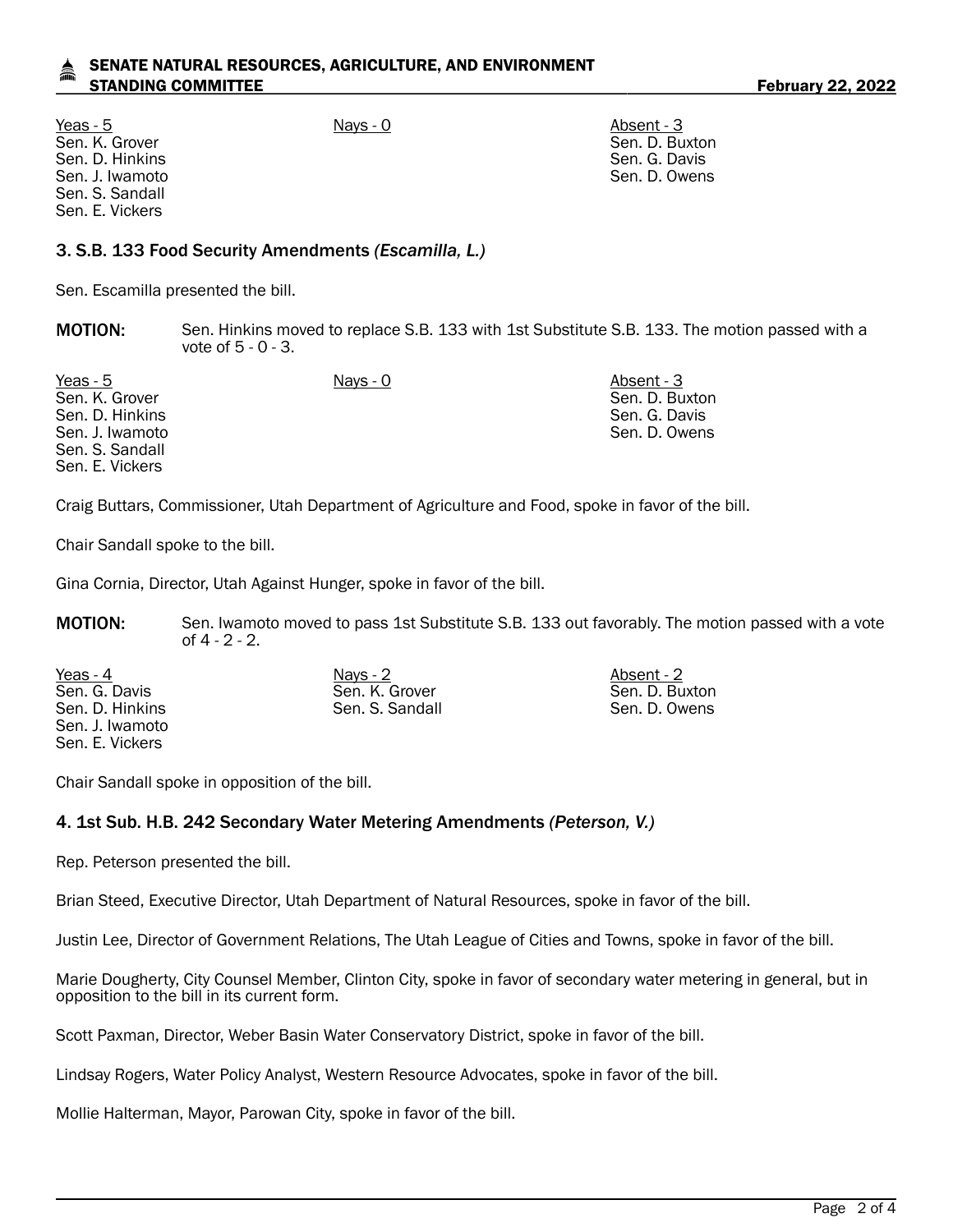#### SENATE NATURAL RESOURCES, AGRICULTURE, AND ENVIRONMENT STANDING COMMITTEE **FEBRUARY 22, 2022**

MOTION: Sen. Davis moved to pass 1st Substitute H.B. 242 out favorably. The motion passed with a vote of 4 - 1 - 3.

Sen. G. Davis Sen. J. Iwamoto Sen. S. Sandall Sen. E. Vickers

Yeas - 4 Nays - 1 Nays - 1 Absent - 3 Sen. D. Hinkins Sen. D. Buxton

Sen. K. Grover Sen. D. Owens

Sen. Vickers spoke in favor of the bill.

## 5. H.B. 263 Utah Watersheds Council Amendments *(Chew, S.)*

Rep. Chew presented the bill.

Garrick Hall, Central & Southwestern Regional Manager, and Policy Analysis Director, Utah Farm Bureau, spoke in favor of the bill.

Dave Evans spoke in favor of the bill.

MOTION: Sen. Davis moved to pass H.B. 263 out favorably. The motion passed with a vote of 4 - 0 - 4.

| Yeas - 4        | Nays - 0 | Absent - 4      |
|-----------------|----------|-----------------|
| Sen. G. Davis   |          | Sen. D. Buxton  |
| Sen. D. Hinkins |          | Sen. K. Grover  |
| Sen. J. Iwamoto |          | Sen. D. Owens   |
| Sen. S. Sandall |          | Sen. E. Vickers |

#### 6. H.B. 250 Environmental Quality Revenue Amendments *(Barlow, S.)*

Rep. Barlow presented the bill.

Doug Hansen, Director, Division of Waste Management and Radiation Control, spoke in favor of the bill.

MOTION: Sen. Hinkins moved to pass H.B. 250 out favorably. The motion passed with a vote of 4 - 0 - 4.

| Yeas - 4<br>Sen. G. Davis          | Nays - 0 | Absent - 4<br>Sen. D. Buxton     |
|------------------------------------|----------|----------------------------------|
| Sen. D. Hinkins                    |          | Sen. K. Grover                   |
| Sen. J. Iwamoto<br>Sen. S. Sandall |          | Sen. D. Owens<br>Sen. E. Vickers |

#### 7. 1st Sub. H.C.R. 4 Concurrent Resolution Calling for Protection of Archaeological Sites *(Kwan, K.)*

Rep. Kwan presented the bill.

#### [HCR 4 Handout](https://le.utah.gov/interim/2022/pdf/00001905.pdf)

Dr. Chris Merritt, State Historic Preservation Officer, Utah Division of State History, spoke in favor of the bill.

Kris Carambalas, Archaeologist, Utah Public Lands Policy Coordinating Office, spoke in favor of the bill.

Margret Yee, Chinese Railroad Workers Descendants Association, spoke in favor of the bill.